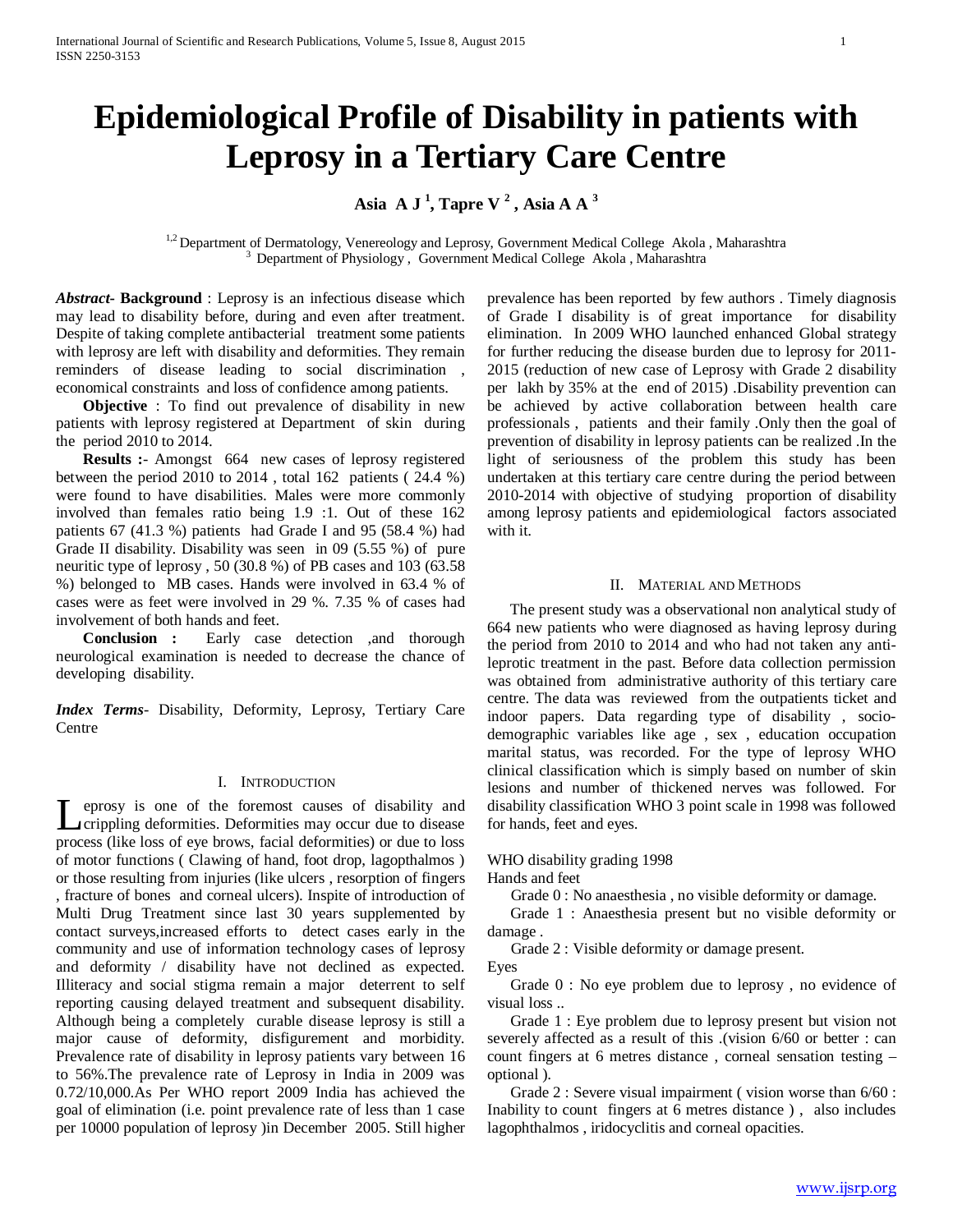# III. RESULTS

 During the period from 2010 to 2014 it was noticed that total 664 new cases of leprosy were diagnosed as having leprosy . Out of these 162 cases ( 24 % ) were found to be having disability. 106 (65.43 %) were males and 56 (34.56 %) were females. **(Table 1)** Most of the cases (36.4% ) were of age group 31 to 45. **(Table 2 )**

 Grade I deformity (loss of sensations) was seen in 67 ( 41.3%) cases while Grade II disability (deformity ) was seen in 95 (58.4 % ) cases . Disability of hand was seen in 103 (63.4 %) and that of feet in 47 ( 29 % ). 12 ( 7.3 5 %) of cases were seen to be having disability of hand as well as feet. **(Table 3 )** Disability was seen in 09 (5.55 %) of pure type of leprosy, 50 (30.8 %) of PB cases and 103 (63.58 %) of MB cases. **(Table 4 )** . Ulnar nerve was the most common nerve affected (70%) followed by lateral popliteal nerve . Out of 162 cases with deformity , 31 ( 19.1 % ) had Type 1 reaction at the time of diagnosis and 15 ( 9.25 % ) presented with Type 2 reaction. 2 cases were seen to be having disability of hands , feet and lagopthalmous. Severe visual impairment was not seen in any of our cases . 62 ( 38.28 %) patients were from urban and 100 ( 61.7 %) were from rural areas.

**Table 1 : Sex of patients and Disability rate**

| Sex    | Total number | with<br>Patients | Disability    |
|--------|--------------|------------------|---------------|
|        | of cases     | Disability       | rate          |
| Male   | 408          | 106              | 26.98 %       |
| Female | 256          | 56               | 22.87<br>$\%$ |
|        | 664          | 162              | $\%$<br>24 A  |

**Table 2 : Age and Disability Rate in patients studied**

| Age       | in | Number | of | Number     | of | Disability rate |
|-----------|----|--------|----|------------|----|-----------------|
| years     |    | Cases  |    | Disability |    |                 |
| $0 - 15$  |    | 67     |    | 12         |    | 17.91 %         |
| 16-30     |    | 102    |    | 22         |    | 22.56 %         |
| $31 - 45$ |    | 206    |    | 59         |    | 28.64 %         |
| $46 - 60$ |    | 180    |    | 46         |    | 25.5 %          |
| $>60$     |    | 109    |    | 23         |    | 21.10 %         |
|           |    | 664    |    | 162        |    | 24.39 %         |

**Table 3 : Site of Disability and Grade**

| Site of I | Grad | Percentag | Grad           | Percenta | Total     |
|-----------|------|-----------|----------------|----------|-----------|
| disabili  | e 1  | e         | e <sub>2</sub> | ge       | Percentag |
| ty        |      |           |                |          | e         |
| One or    | 46   | 28.3      | 57             | 35.1     | 63.4      |
| both      |      |           |                |          |           |
| Hands     |      |           |                |          |           |
| One or    | 16   | 9.9       | 31             | 19.1     | 29        |
| both      |      |           |                |          |           |
| Feet      |      |           |                |          |           |
| Hands     | 5    | 3.0       | 7              | 4.3      | 7.3       |
| and       |      |           |                |          |           |
| feet      |      |           |                |          |           |
| both      |      |           |                |          |           |
|           | 67   | 41.3      | 95             | 58.4     | 100       |

**Table 4 : Type of Leprosy , Disability and Residence**

| $of \mid$<br>Type | Disability | Patients<br>staying | Patients       |
|-------------------|------------|---------------------|----------------|
| Leprosy           |            | in Urban region     | staying<br>in  |
|                   |            |                     | Rural region   |
| <b>MB</b>         | 103        | 44                  | 59             |
|                   | (63.58%)   |                     |                |
| <b>PB</b>         | 50         | 14                  | 36             |
|                   | (30.8 %)   |                     |                |
| Pure              | 09         | 04                  | 0 <sub>5</sub> |
| Neuritic          | $(5.55\%)$ |                     |                |
|                   | 162        | 62                  | 100            |

#### IV. DISCUSSION

 33-56% of newly registered leprosy patients already have clinically detectable nerve function impairment  $(1,2,3,4,5)$ . In the present study it was found that 24 % of patients having leprosy suffered with disability .These rates are lower than rates reported by others Singhi et al 2004 (35 %)<sup>(6)</sup> and Farooq R 2008 (55%) ) and higher than as reported by Sarkar J. 2012 (20.1 %)  $(5)$ .This indicates the decrease in disability rates as compared to last decade . Grade 1 and Grade 2 deformities were noticed in 10 % and 14.3 % patients respectively. The higher prevalence of Grade 2 disability was also reported in studies by other authors  $(7,8,9)$ . 09 (5.55 %) cases were found to be of pure neuritic type. This was slightly more than as reported by Mahajan  $(4.6\%)$ <sup>(10)</sup> and less than as reported by Sarkar  $(9.4\%)$ <sup>(5)</sup>. Disability rates were maximum in age group of  $31 - 45$  years. This was in accordance with other authors<sup> $(11)$ </sup>. Disability rate was significantly higher in males ( 65.4 %) than females (34.56.%) . Similar findings were seen by Schreuder A M ( M 64.4 %, F 35.6%)<sup>(12)</sup> and others<sup>(12)</sup> <sup>13</sup>). Ulnar nerve was commonly involved (71%) followed by lateral poplitial nerve and great auricular nerve . Cases with MB leprosy were seen to have higher prevalence of disability ( 63.58 % )compared to PB patients ( 30.8% ) similar to findings by Schipper and Rao.  $(13, 14)$ . Our study clearly indicates that chances of acquiring disability in leprosy patients increased in MB cases .

### V. CONCLUSION

 Prevention of disability/ deformity can be done easily by basic level health workers . Early case detection , contact tracing , timely treatment and thorough examination for signs of possible nerve function impairments is need of the hour. Keeping close watch on development of nerve involvement , periodic examinations for nerve function impairment and reactions in leprosy during and after MDT is essential . Special emphasis on physiotherapy is needed

#### **REFERENCES**

- [1] Ganapati R , Pai VV, Kingsley S. Disability prevention and management in Leprosy . A field experience . Indian J Dermatol Venerol Leprol 2003 ;69 :369-74.
- [2] Kushwah SS , Govila AK . An epidemiological study of disabilities among leprosy patients attending leprosy clinic in Gwalior. Indian J Lepr 53 (1981) 240-246.